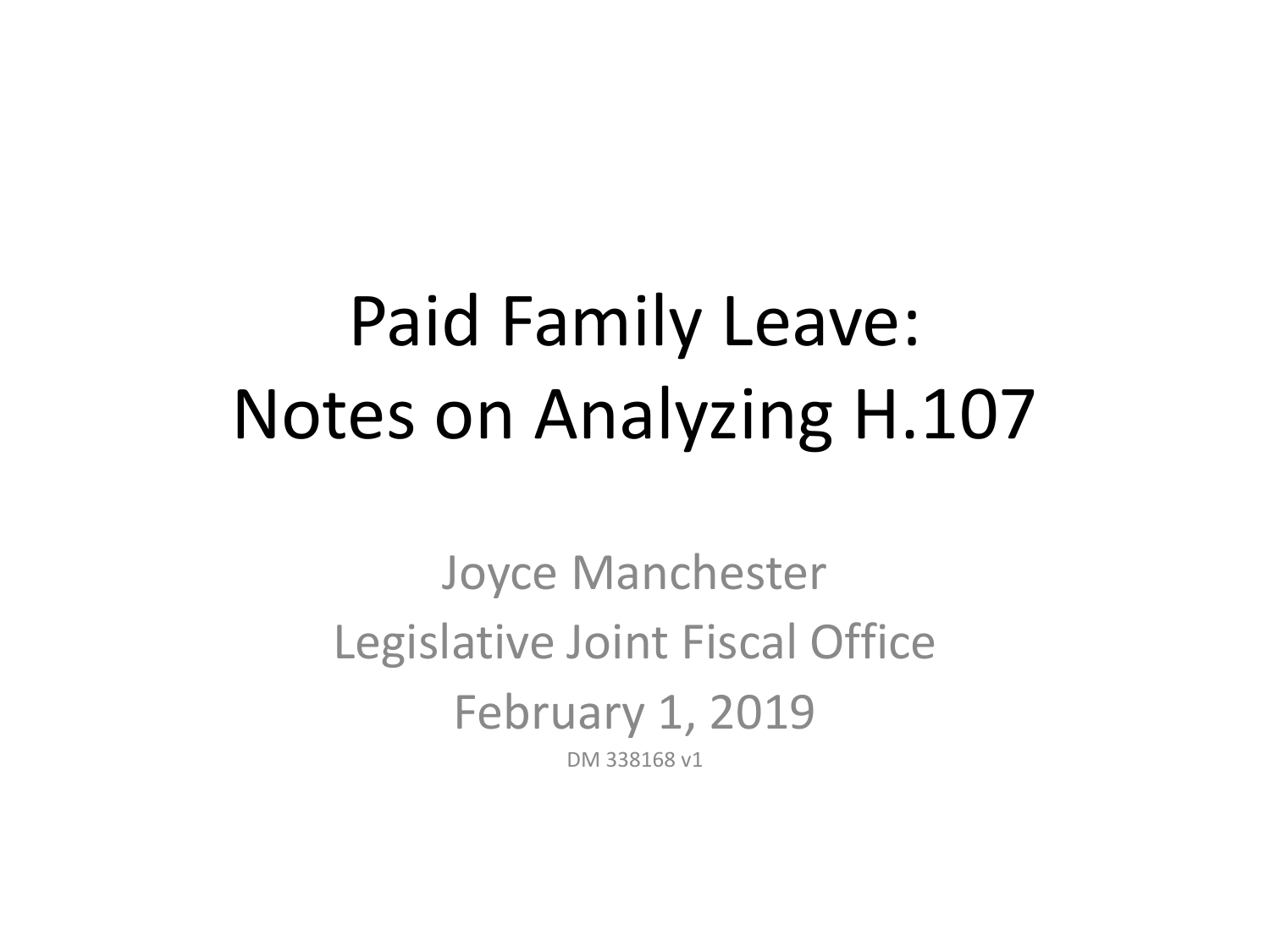# Starting Point: Vermont Feasibility Study, Dec. 2016

- The Vermont Commission on Women received a grant from the U.S. Department of Labor Women's Bureau.
	- [https://women.vermont.gov/sites/women/files/pdf/VT%20PFM](https://women.vermont.gov/sites/women/files/pdf/VT PFML Study_Final Report__FINAL_V3.pdf) L%20Study Final%20Report FINAL V3.pdf
- Conducted by IMPAQ International, in partnership with the Institute for Women's Policy Research, the UVM's Center for Rural Studies, and Lake Research Partners
- Elements of the study included:
	- a cost-benefit analysis;
	- financing, eligibility, and benefit modeling;
	- an implementation feasibility analysis and public opinion surveying;
	- an economic-impact analysis and profiles of families; and
	- both a survey and focus groups of Vermont employers.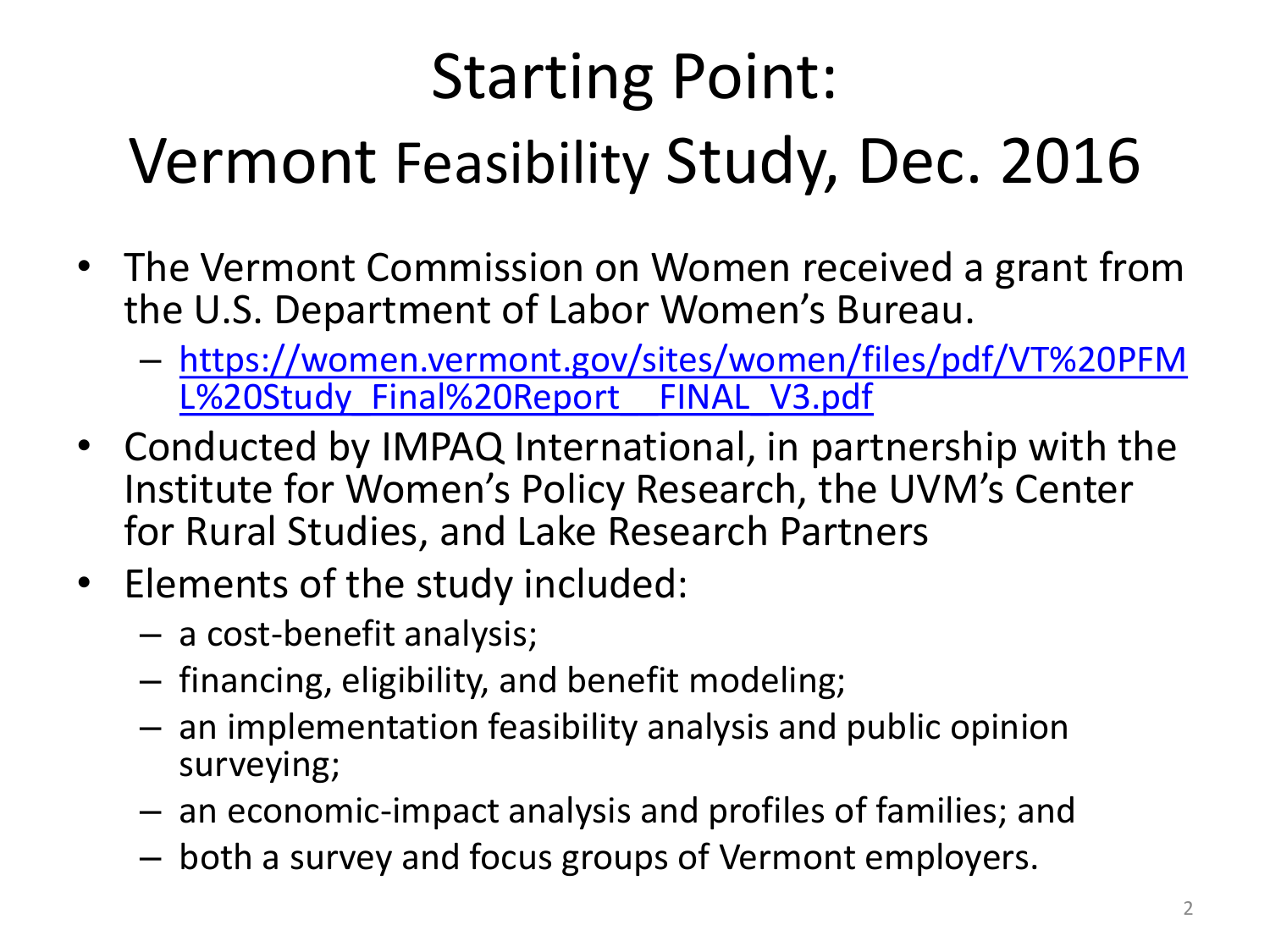## Method of Analysis, IWPR

- Estimate current use of Paid Family & Medical Leave
- Estimate expected coverage, use, and cost under four different policies
- Estimate use under new policy
	- Find new policy could increase number of low-wage workers and those in small businesses who take PFL by a greater percentage than higher wage workers or those in larger businesses
- 2016 Study used the American Community Survey (ACS), 2009-2013

– New analysis will use ACS, 2013-2017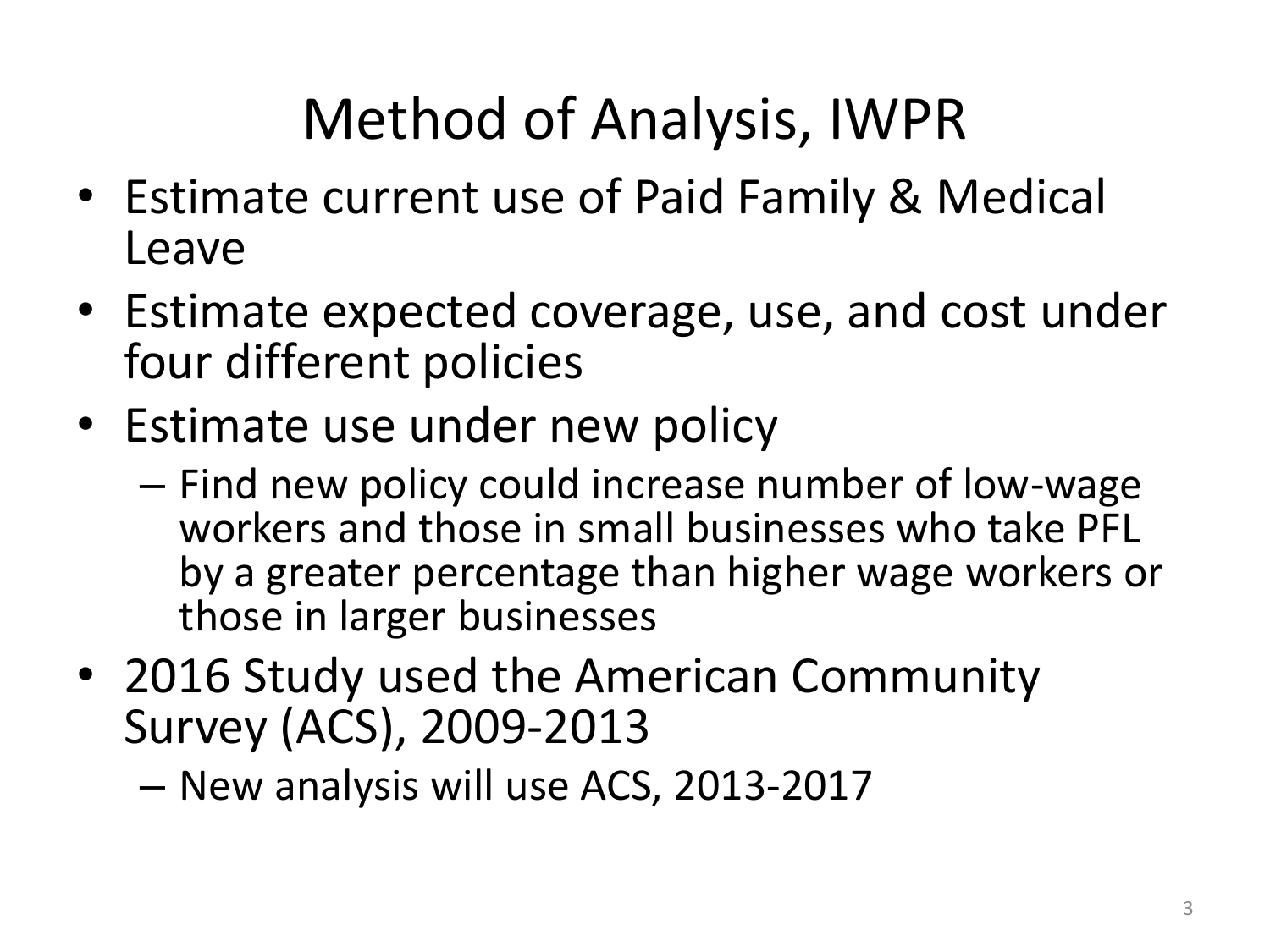### Changes Since the 2016 Analysis

- Vermont's economy
	- Strength of job market
		- Effect on private business policy toward leave?
	- Tax base
- Demographics in Vermont
	- Number of workers
	- Number of new babies, children, older people needing care
- Specifics of H.107 vs. what was modeled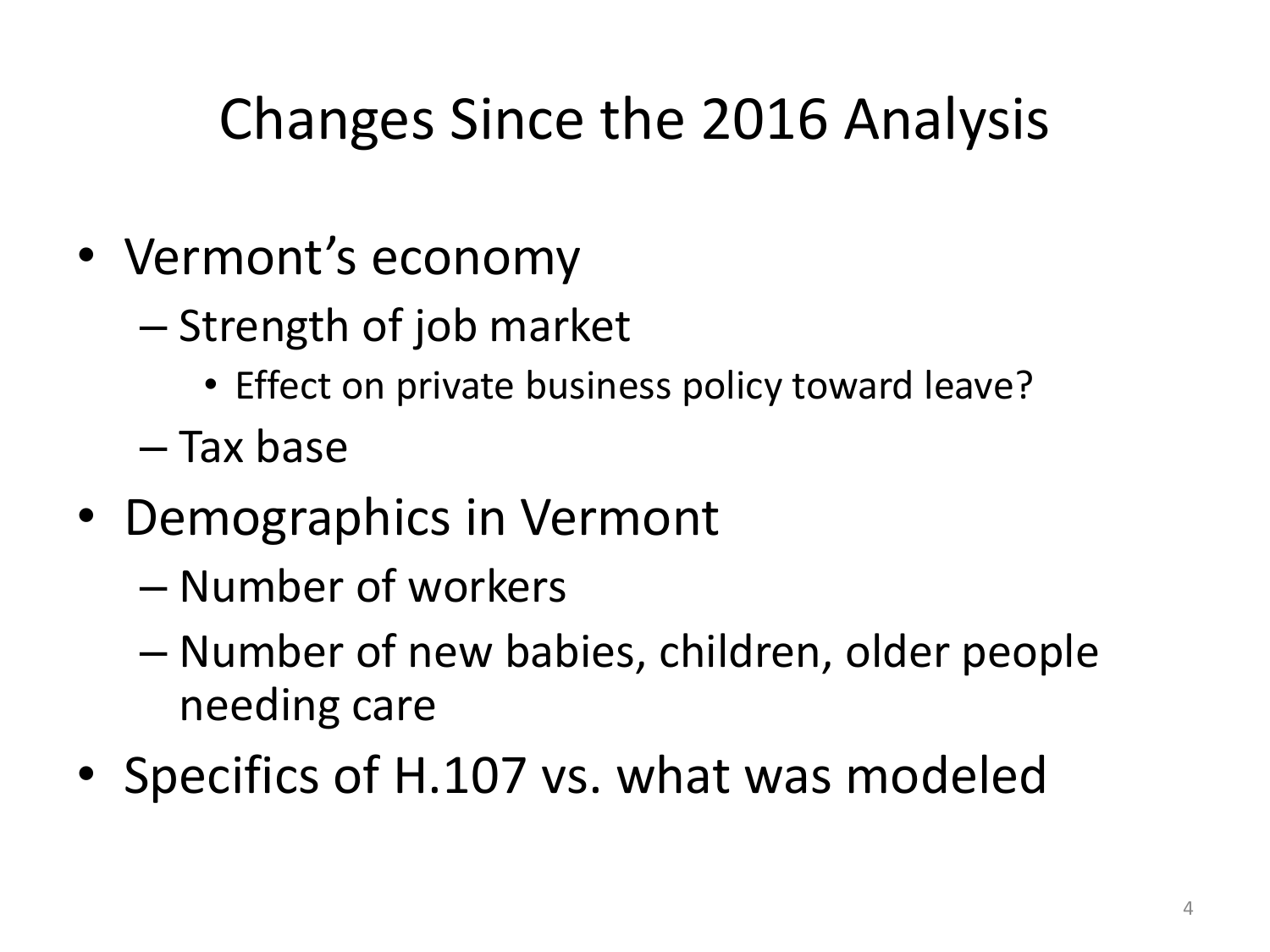

#### **Inflation-adjusted Vermont GDP, 2009-2017**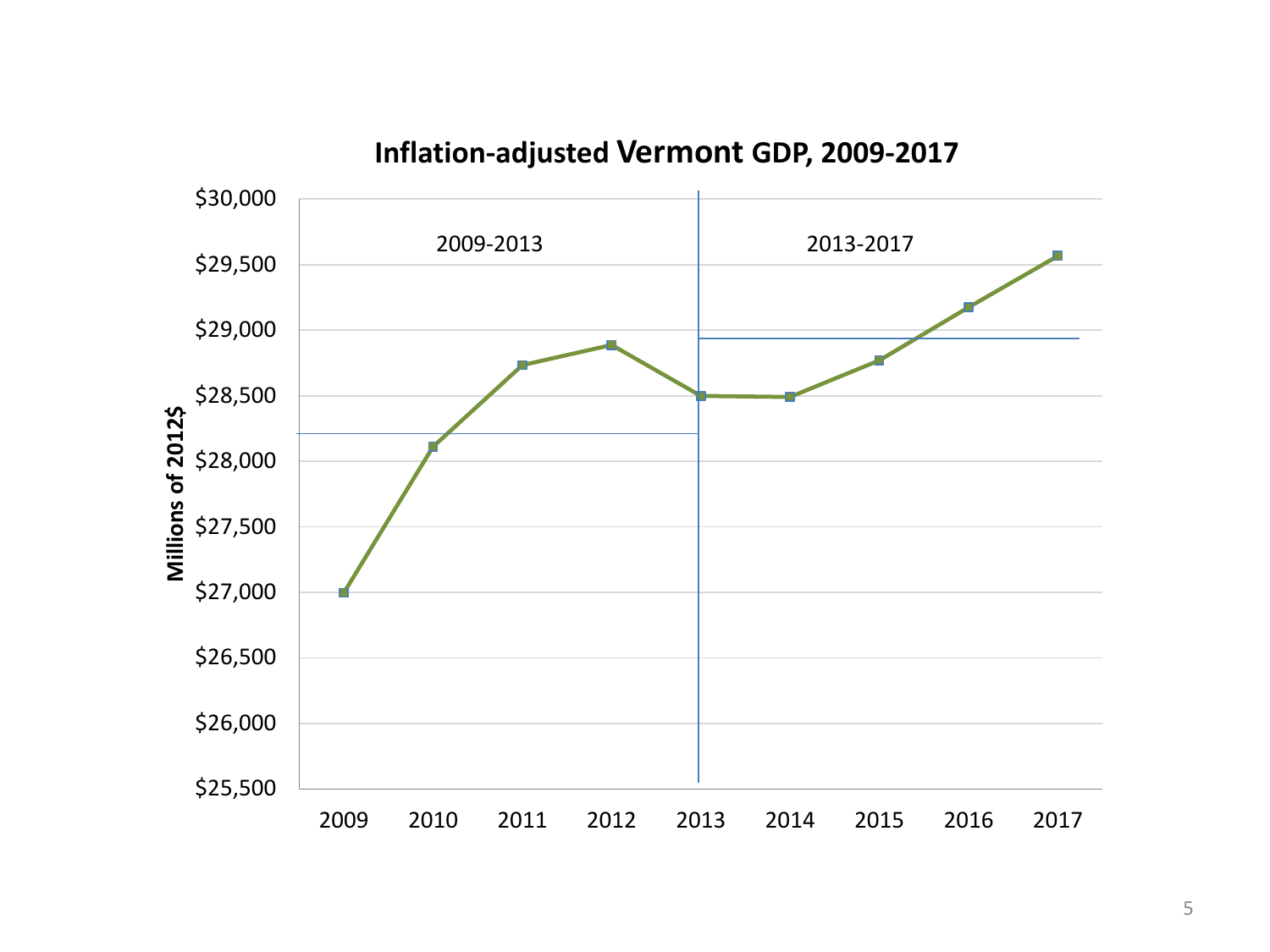

#### **Vermont's Civilian Labor Force and Employment, 2009-2018**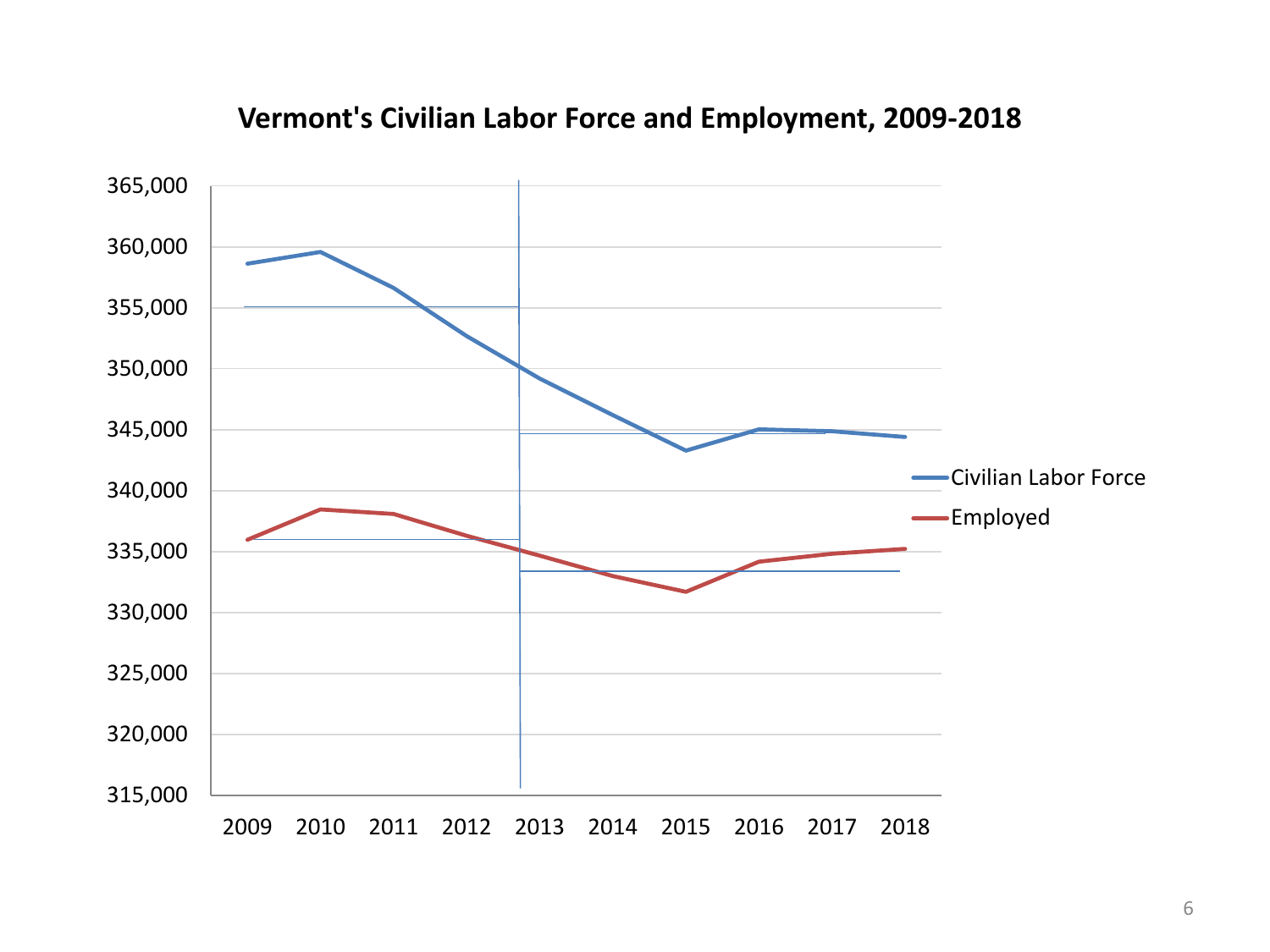

#### **Household Earnings and Median Earnings, 2009-2013 vs 2013-2017**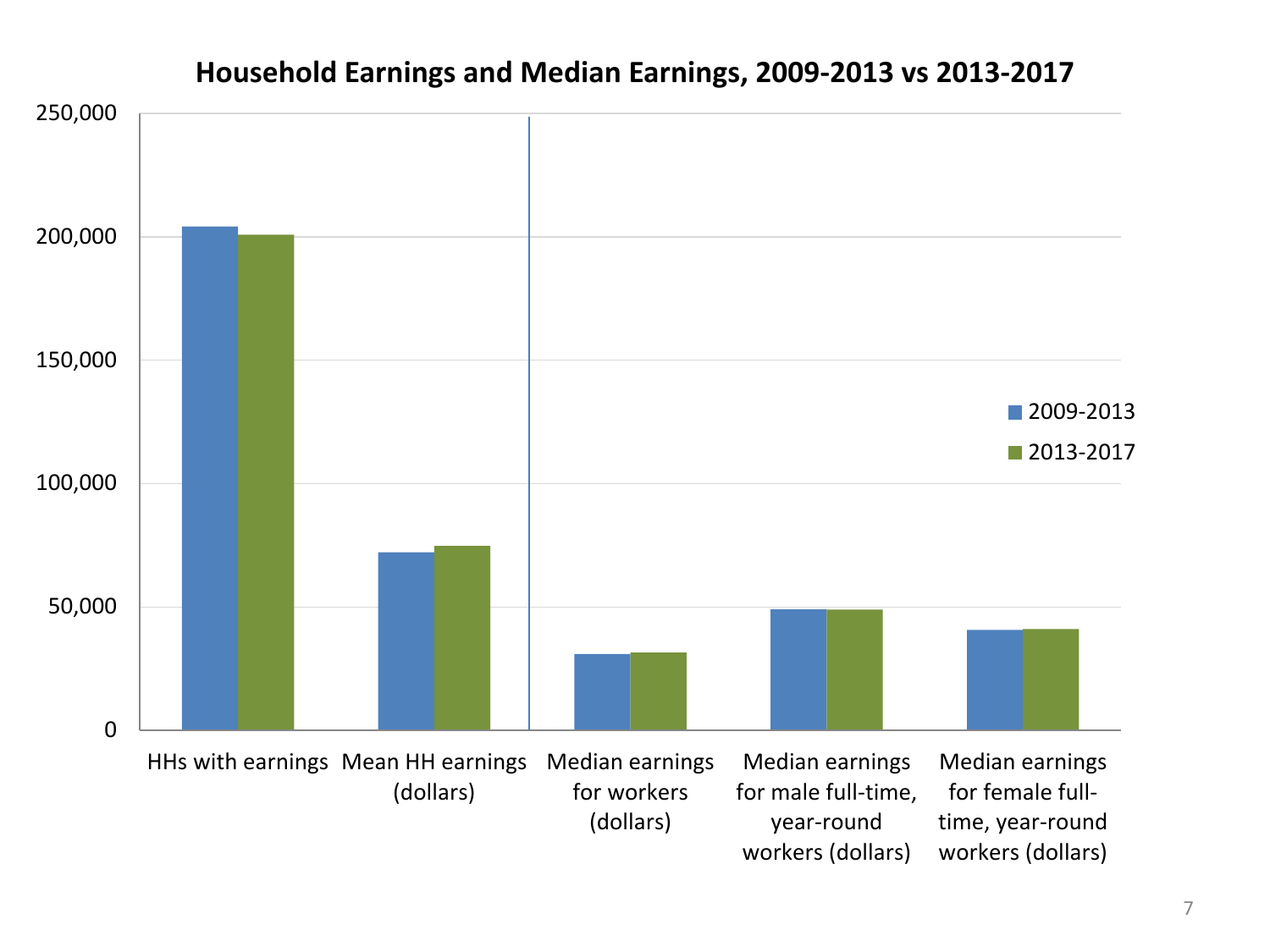

#### **Changes in Vermont's Population, 2009-2013 vs. 2013-2017**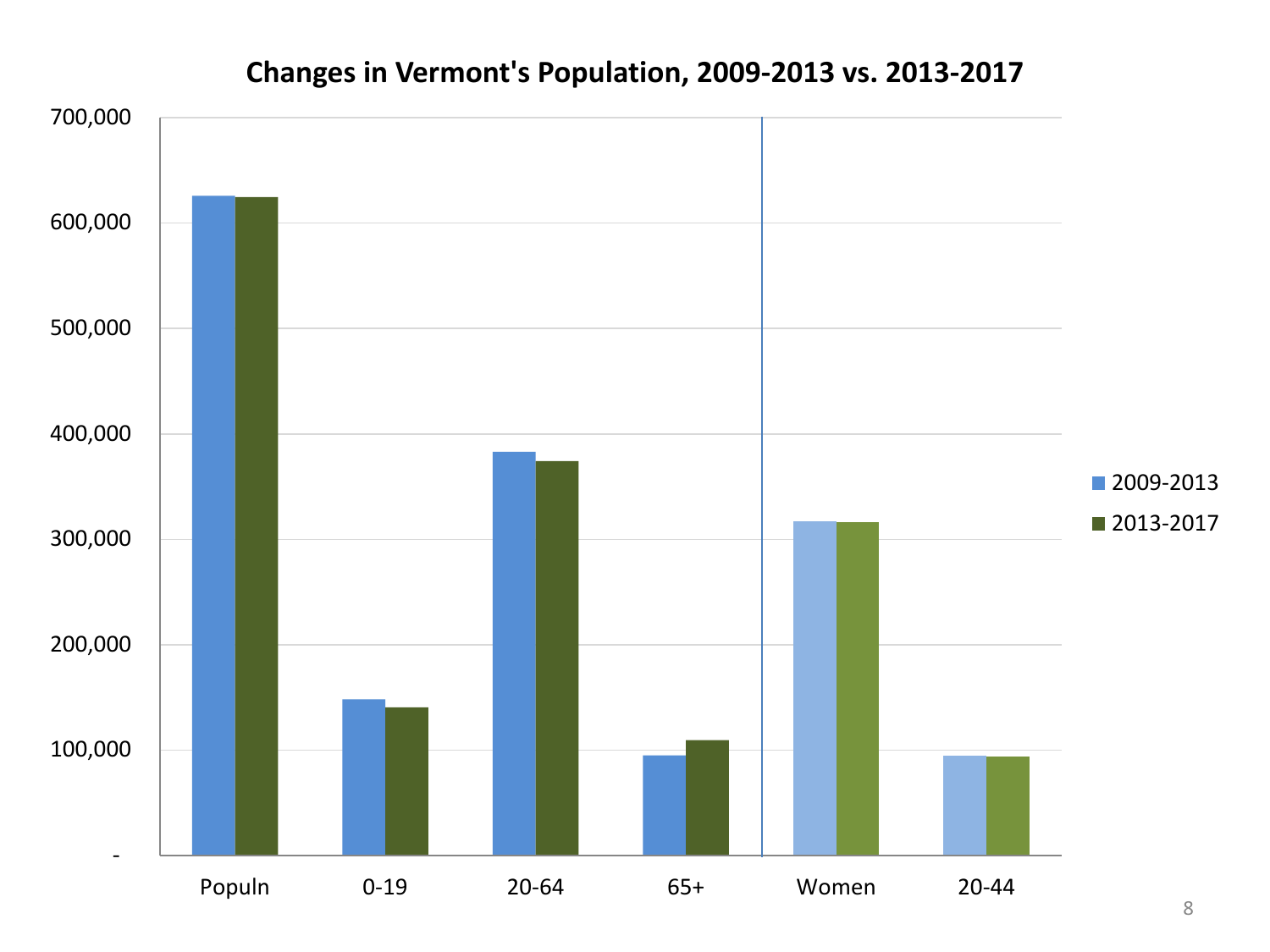

**Number of births to Vermont residents, 2009-2016**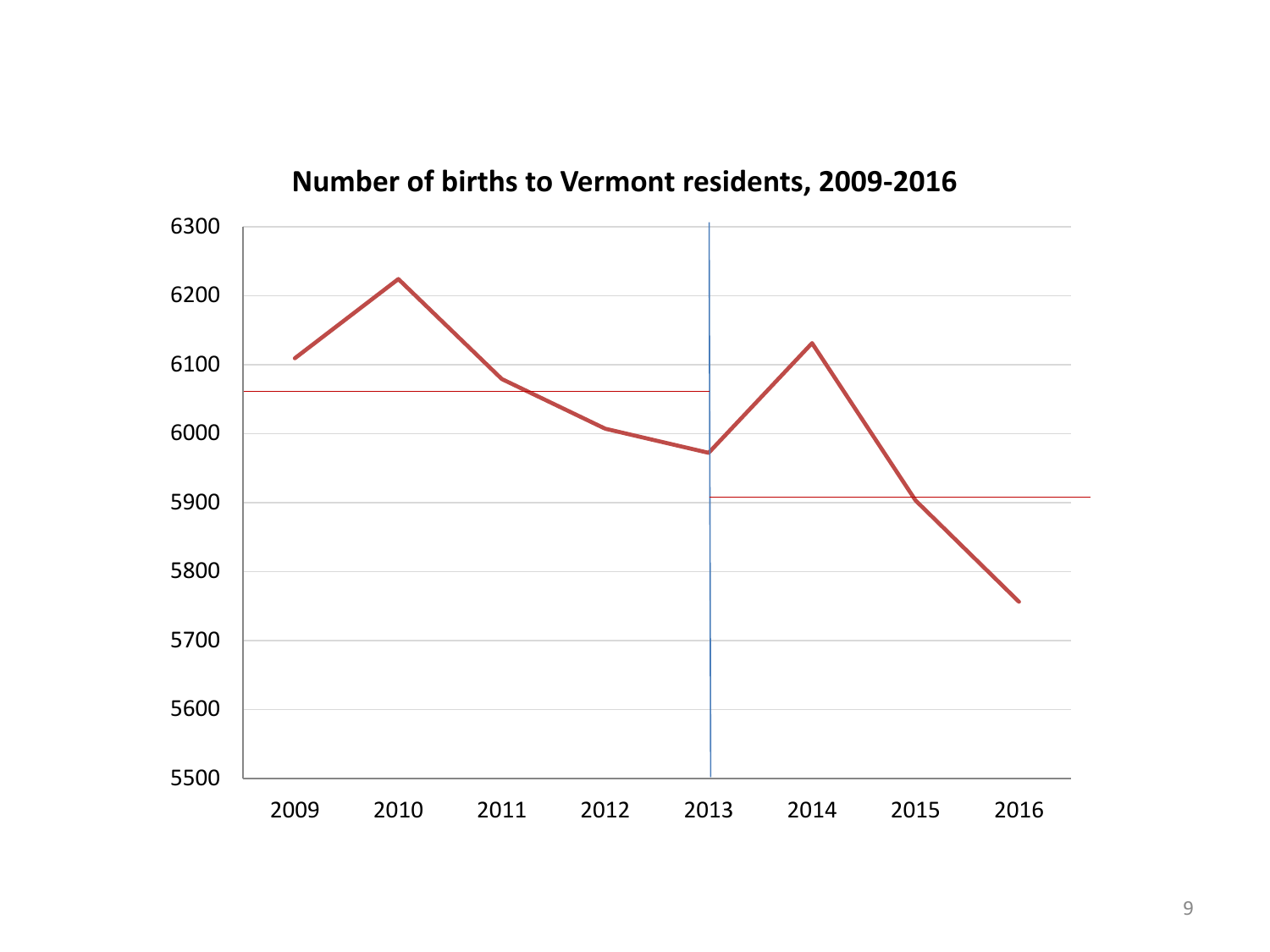# Relevant Changes

- Stronger economy, larger tax base
	- But fewer people employed
	- Do more employers offer paid leave to attract workers?
- Fewer births, fewer children
	- But more seniors
	- What does all this mean for leave-taking?
- H.107 taxes earnings up to \$150,000; the 2016 Study imposed payroll tax on all earnings

– Earnings up to \$150,000 about 93% of all earnings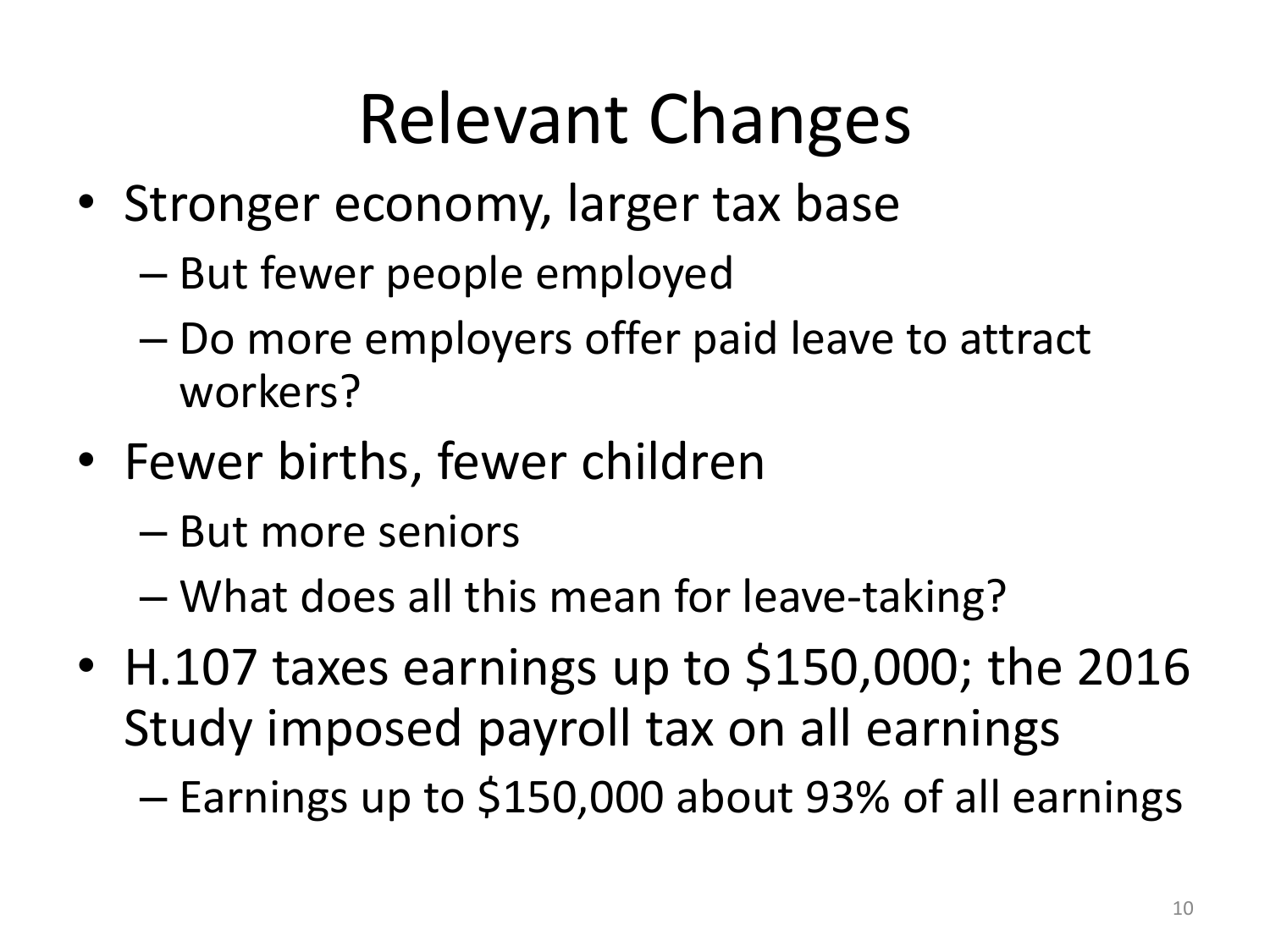| Table 1. Model Results, 2016 VT Feasibility Study  |                |              |            |      |                           |  |
|----------------------------------------------------|----------------|--------------|------------|------|---------------------------|--|
|                                                    |                |              |            |      |                           |  |
|                                                    |                |              |            |      |                           |  |
|                                                    | Current Policy | 100%, 12 Wks | New Leaves |      | % Change  % Distribn, New |  |
| # of Leaves Taken                                  |                |              |            |      |                           |  |
| Own Health                                         | 30,621         | 32,484       | 1,863      | 6.1% | 56.3%                     |  |
| Maternity & Bonding                                | 6,827          | 7,160        | 333        | 4.9% | 10.1%                     |  |
| <b>Family Care</b>                                 | 12,449         | 13,562       | 1,113      | 8.9% | 33.6%                     |  |
| Total                                              | 49,896         | 53,206       | 3,310      | 6.6% | 100.0%                    |  |
| <b>Number Receiving Program</b><br><b>Benefits</b> |                |              |            |      |                           |  |
| Own Health                                         | <b>NA</b>      | 8,350        |            |      | 62.0%                     |  |
| Maternity & Bonding                                | <b>NA</b>      | 3,790        |            |      | 28.1%                     |  |
| <b>Family Care</b>                                 | <b>NA</b>      | 1,325        |            |      | 9.8%                      |  |
| Total                                              | <b>NA</b>      | 13,465       |            |      | 100.0%                    |  |
| <b>Weeks Receiving Program</b><br>Benefits         |                |              |            |      |                           |  |
| Own Health                                         | <b>NA</b>      | 8.1          |            |      |                           |  |
| Maternity & Bonding                                | <b>NA</b>      | 8.7          |            |      |                           |  |
| <b>Family Care</b>                                 | <b>NA</b>      | 3.7          |            |      |                           |  |
| Total                                              | <b>NA</b>      | 7.8          |            |      |                           |  |
| <b>Average Weekly Benefit</b>                      | <b>NA</b>      | \$728        |            |      |                           |  |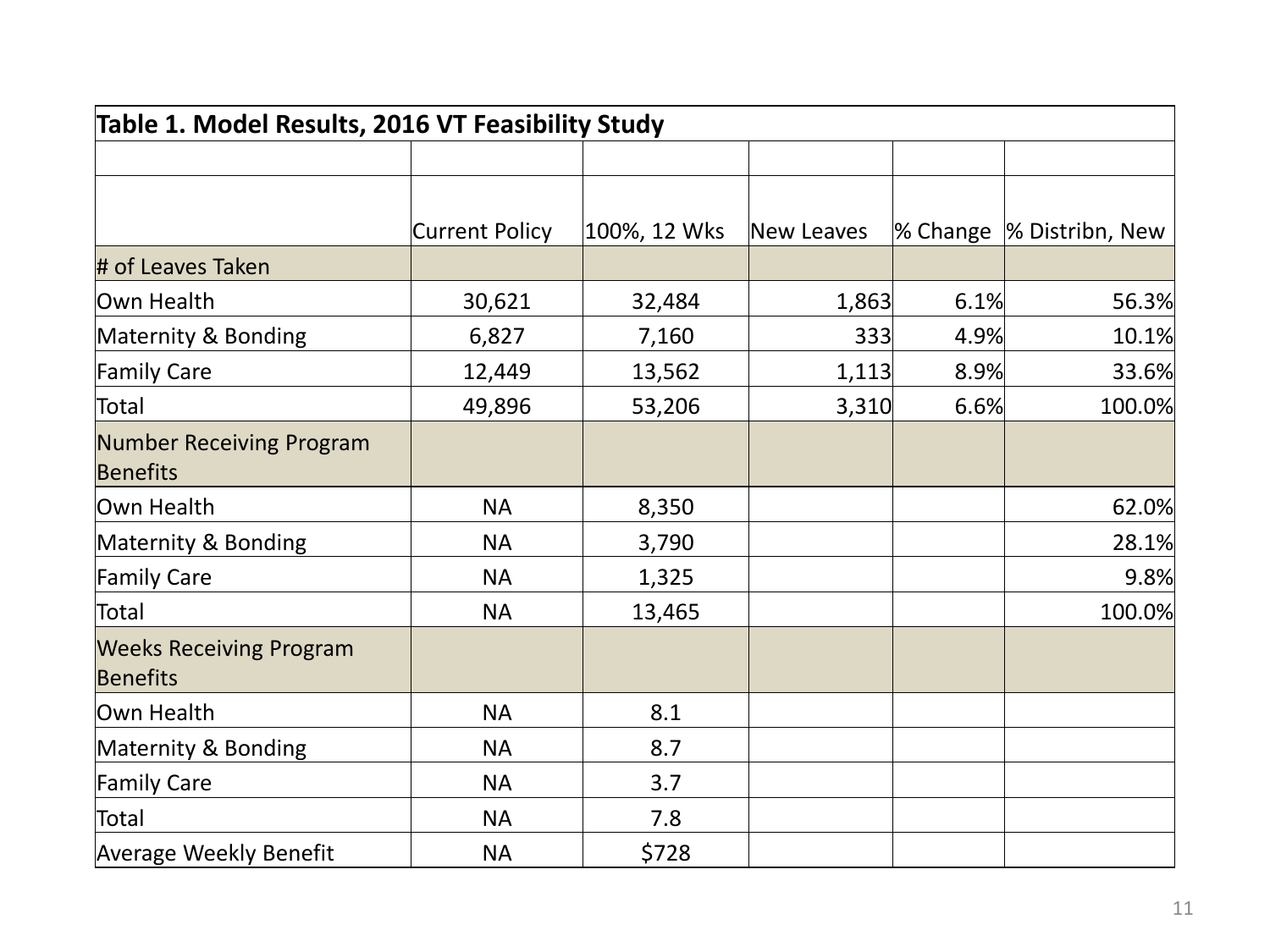| Table 1. Model Results, 2016 VT Feasibility Study, continued |                |              |                 |
|--------------------------------------------------------------|----------------|--------------|-----------------|
|                                                              |                |              |                 |
|                                                              | Current Policy | 100%, 12 Wks | % Distribn, New |
| <b>Benefit Cost (millions of 2016</b><br>dollars)            |                |              |                 |
| Own Health                                                   | <b>NA</b>      | \$47.2       | 64.0%           |
| Maternity & Bonding                                          | <b>NA</b>      | \$23.4       | 31.7%           |
| <b>Family Care</b>                                           | <b>NA</b>      | \$3.2        | 4.3%            |
| Total Benefit Cost                                           | <b>NA</b>      | \$73.8       | 100.0%          |
| Administrative (7.5%, millions)                              | <b>NA</b>      | \$5.5        |                 |
| Total Cost (millions)                                        | <b>NA</b>      | \$79.4       |                 |
|                                                              |                |              |                 |
| Cost as a Percent of Total<br>Earnings                       | <b>NA</b>      | 0.93%        |                 |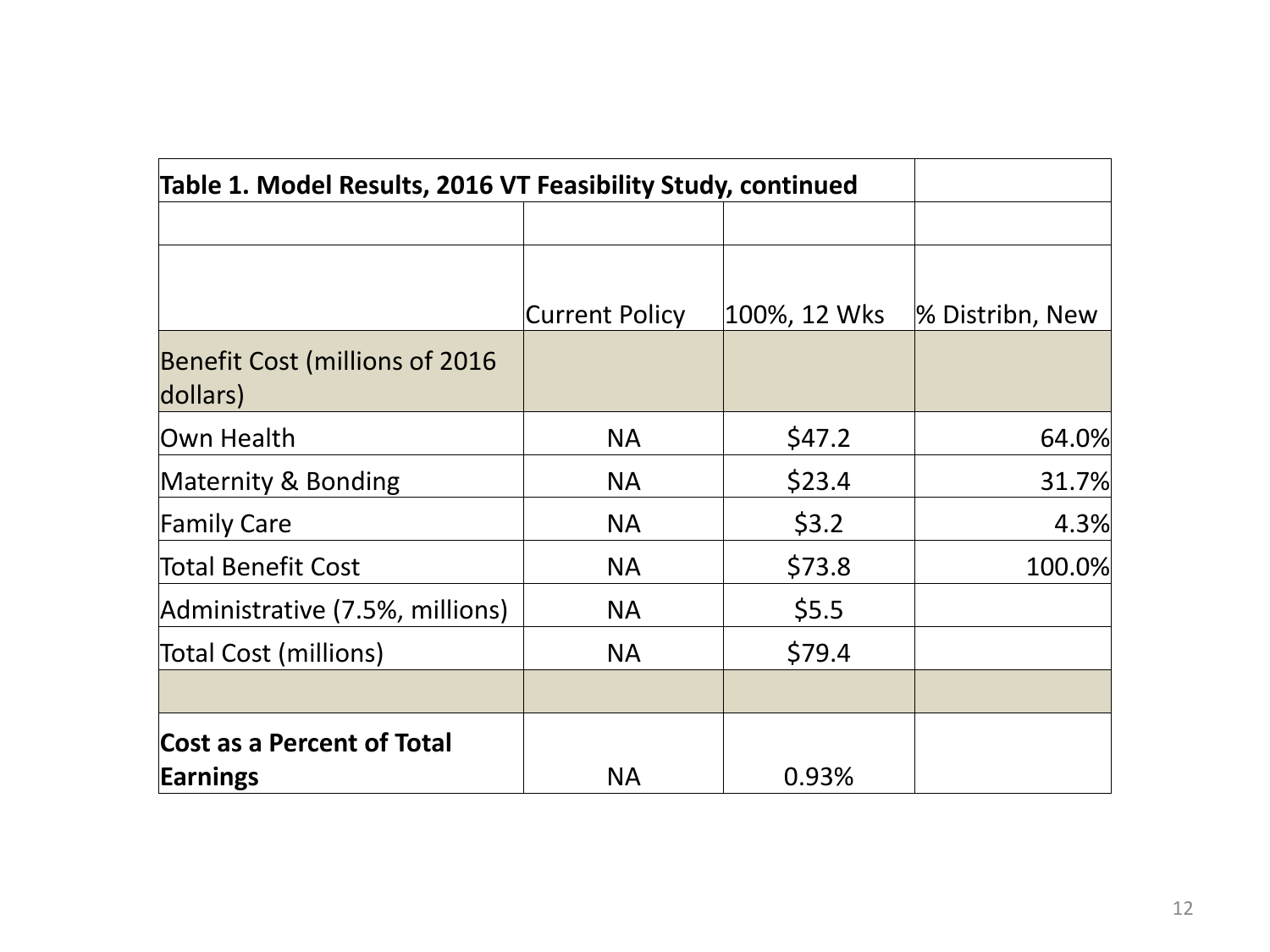## Contribution Rates Over Time

• California Short-Term Disability Insurance, including contribution for paid family leave

> **California SDI Contribution Rate Includes Contribution for Paid Family Leave Program, Calendar Year**

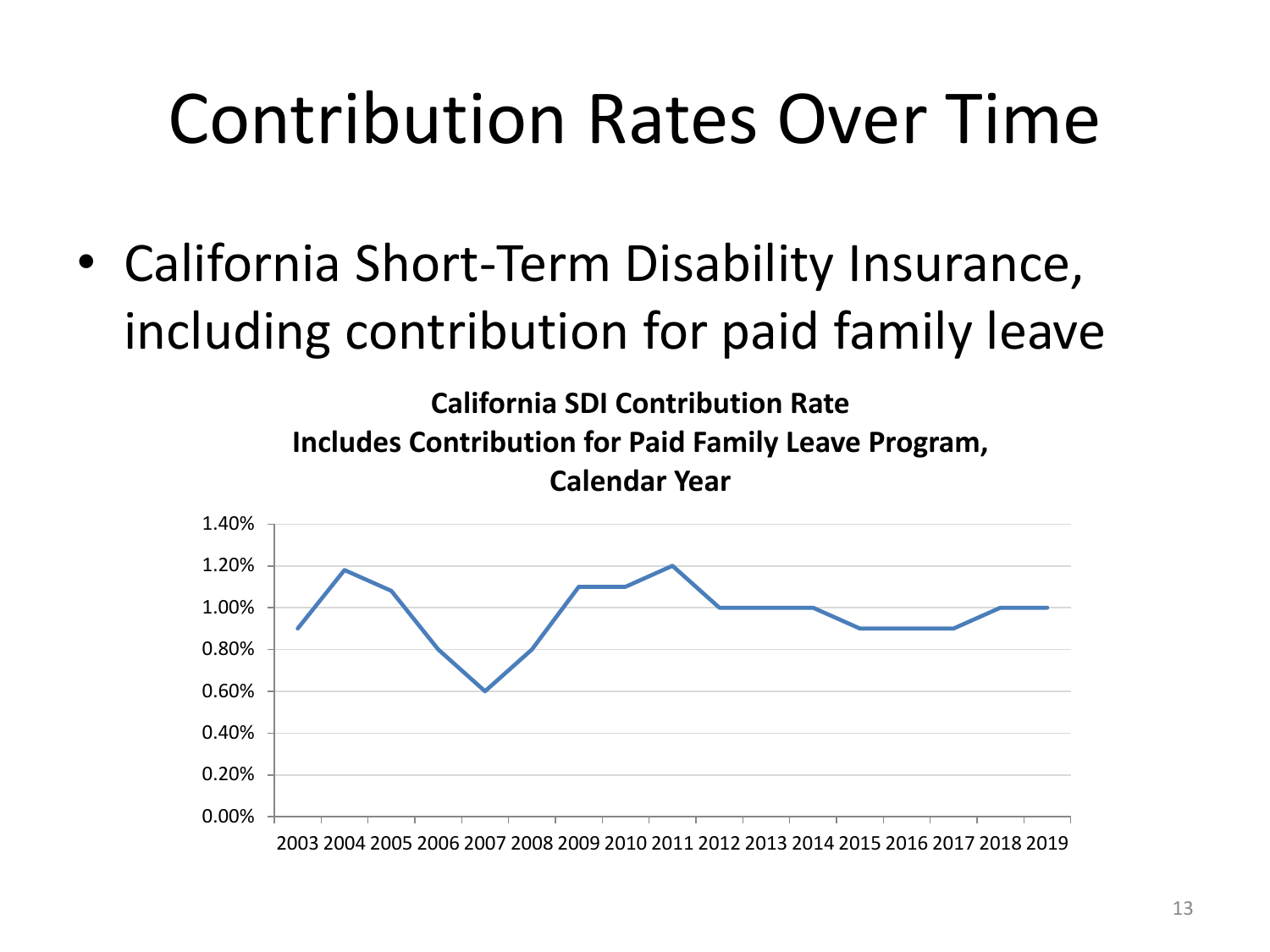# Contribution Rates, continued

- New Jersey is too complicated
	- Rates for employers are experience-rated
	- 0.08% employee payroll contribution on first \$32,600 of annual covered wages
- Rhode Island Temporary Caregiver Insurance

|  |  | 2012 2013 2014 2015 2016 2017 2018 |                                                 | 2019 |
|--|--|------------------------------------|-------------------------------------------------|------|
|  |  |                                    | 1.20% 1.20% 1.20% 1.20% 1.20% 1.20% 1.10% 1.10% |      |